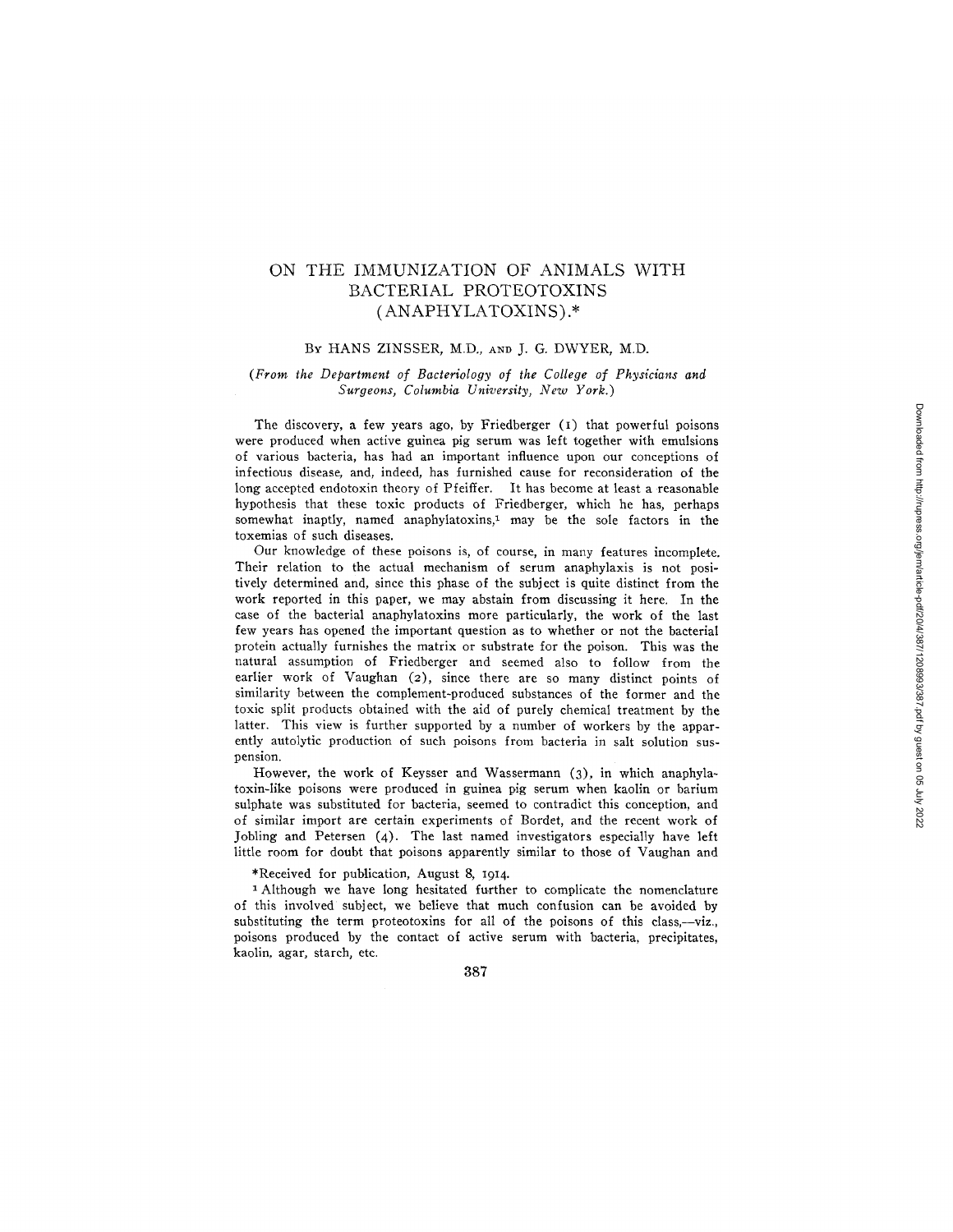of Friedberger (Jobling and Petersen call them serotoxins) can be produced by serum enzymes from the proteins of the serum itself, when these have been exposed by the adsorption of anti-enzymes by the kaolin or by the bacteria.

It is somewhat uncertain, therefore, whether the poison engendered when bacteria and fresh serum are put together at 37.5 ° C. is a product of bacteriolysis, as at first supposed by Friedberger, or whether it is rather a product of the cleavage of other proteins, a process in which the bacteria play only an indirect part. It is impossible to settle this point at present, although we do not think that the occurrence of one process necessarily excludes the other.

However this may be, it has no direct influence upon the importance of poisons of this description in infectious disease. Whatever the matrix, the fact remains that they are produced when active serum constituents meet with bacteria in suitable quantitative proportions and at body temperature. Their actual occurrence when these elements meet within the animal body has been demonstrated experimentally by Friedberger and Nathan (5). We are, therefore, still justified in attributing to them an important part in bacterial toxemia, in accordance with the theory of Vaughan and the subsequent views of Friedberger.

This being the case, it is of great importance to our general conceptions of immunity to determine whether or not the animal body can develop increased resistance to these poisons. Our own studies were carried on in direct connection with work upon immunity in typhoid fever, a disease in which one of us in a previous paper (6) has attempted to show the great likelihood of participation of the anaphylatoxins.

In spite of a number of investigations bearing directly upon this point, wt were unable to find a definite answer to this question, when, incidental to a general study of such poisons, we reviewed the literature.

As early as I9o5, V. C. Vaughan, Jr., (7) attacked this problem in connection with the toxic split products obtained by the method of V. C. Vaughan, Sr., from the colon bacillus. His results justified him in concluding that "after the administration of several doses of gradually increasing strength, a point is reached at which the animal is able to withstand the injection of from two to three times the amount which would surely have proven fatal for an untreated control." He interpreted this rather as an evidence of acquired tolerance than as one of immunity in the ordinary sense of the word.

Bessau (8) later studied the same question by a number of different methods, both in relation with serum anaphylaxis and with bacterial anaphylatoxins directly. In one series of experiments he sensitized guinea pigs simultaneously with beef and with horse sera and, after the proper period of incubation, when full susceptibility was developed, he administered sublethal doses of one of these sera. After recovery, animals so treated were found to be less susceptible to reinjeetion with the other serum than were controls to which the latter serum only was given. These results obviously seem to indicate that the preliminary intoxication with the anaphylactic poison induced a non-specific tolerance.

Though indirectly of much interest, the importance of these experiments for the solution of the problem we are discussing rests upon the acceptation of the identity of the so called anaphylatoxins (proteotoxins) with the toxic sub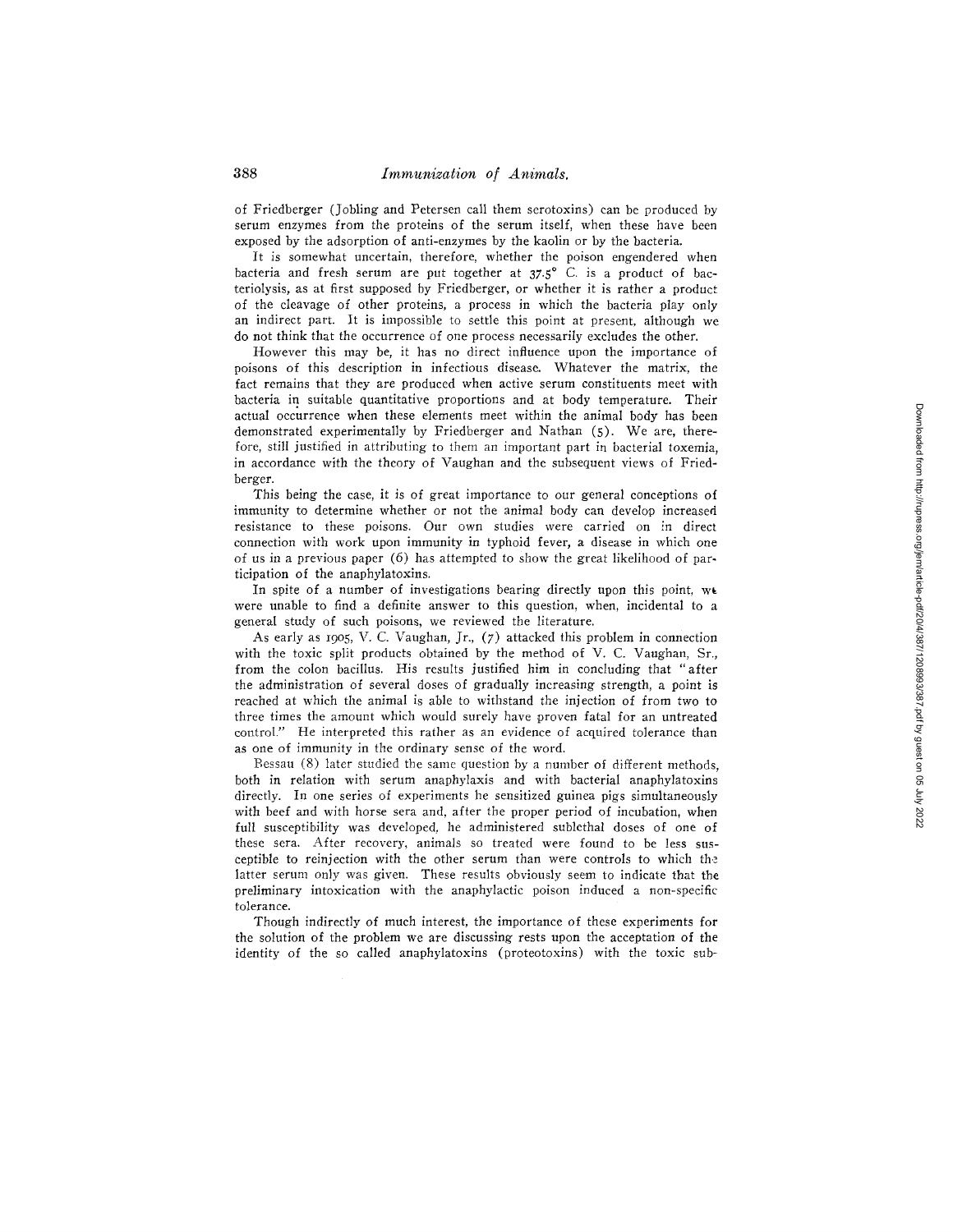stances involved in serum anaphylaxis,—an assumption which is indeed rendered likely by many observations, but which, after all, is not yet a matter of certainty. Of more direct bearing, therefore, are the other experiments of Bessau in which animals that had recovered from anaphylactic shock (both actively and passively prepared), were subsequently injected with typhoid anaphylatoxin (proteotoxin). Here, too, it was found that the animals receiving the preliminary treatment showed but slight symptoms and recovered from doses of the poison which killed the untreated controls. Bessau concludes from his experiments that anti-anaphylaxis is a condition based entirely upon this acquired and non-specific tolerance. We will discuss this view in our conclusions.

Ritz and Sachs (9) later claim to have observed that guinea pigs were protected against *B. prodlgiosus* anaphylatoxin after they had been injected with a sublethal dose of the same substance, 2o to 45 minutes before.

Subsequently Friedberger and Lur& (IO) repeated and contradicted the experiments of Bessau. In their conclusions they state that animals treated with sublethal doses of anaphylatoxin are just as susceptible as normal animals if reinjected after 24 hours with anaphylatoxin prepared either from homologous or from heterologous protein. They likewise obtained negative results when they treated serum sensitized animals with anaphylatoxin and subsequently reinjected the protein used for sensitization. The animals so treated remained as sensitive as the controls.

The available literature, though on the whole favoring the occurrence of such acquired tolerance to poisons of this description, is contradictory. Moreover, the few experiments cited by the investigators mentioned above, in which repeated injections of bacterial proteotoxin were given, are not sufficiently extensive to be convincing either affirmatively or negatively. For, as our protocols will show, there is frequently observed a marked normal difference in susceptibility to these substances by guinea pigs of the same weight and age,—a confusing factor which necessitates the study of large series before a conclusion can be reached.

#### METHODS.

The plan of our experiments was a simple one, aimed solely at determining whether guinea pigs treated with sublethal doses of anaphylatoxin, produced by putting together bacteria and fresh guinea pig serum, could be thereby rendered more resistant to subsequent injections of this poison.

The toxic substance was invariably prepared with typhoid bacilli in the following way: Typhoid bacillus, laboratory strain "J," was grown on agar slants for twenty-four hours and the growth was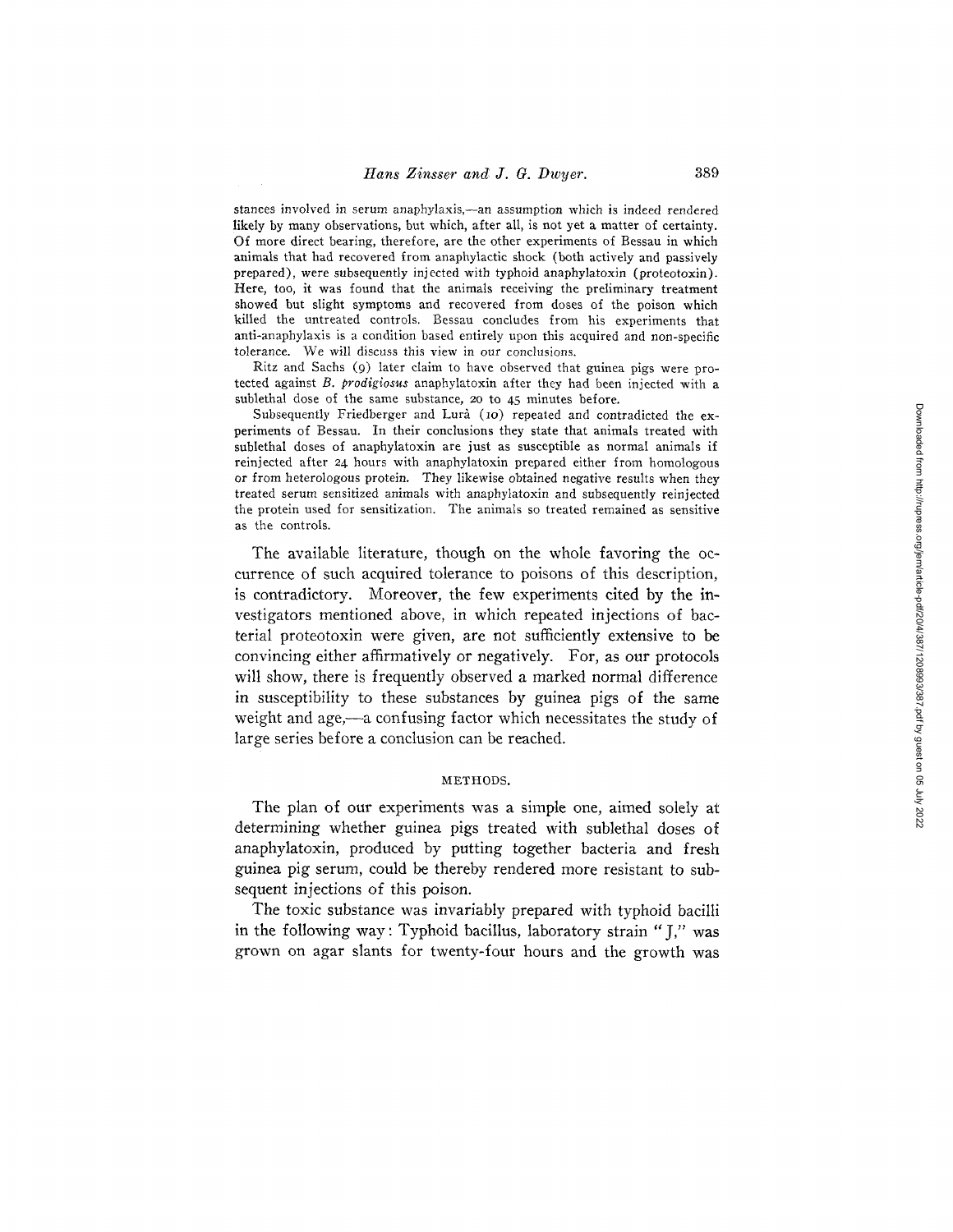taken up with one cubic centimeter of salt solution for each slant. This emulsion was then mixed with fresh guinea pig serum in proportions of one half agar slant to each four cubic centimeters of serum. The mixture was incubated for six hours and then centrifugalized for one to two hours. It should be stated that centrifugalization, however long continued, never completely freed the serum of bacteria. We tried subsequently to accomplish this by the addition of small amounts of inactivated, strongly agglutinating serum to the mixtures before centrifugalization, but even then a few microörganisms invariably remained in suspension.

Filtration through Berkefeld candles removed the bacteria *but,*  strangely enough, also rendered the serum non-toxic. This is an observation which greatly surprised us, but which, as we later found, had also been made by Moreschi and Golgi  $(11)$ . For these reasons it was not possible to work with an absolutely bacteria-free preparation. However, since our experiments deal with resistance to the acute effects of the poison itself, this fact does not in any way complicate our results.

Both the immunizing doses and the test injections were given intravenously, preliminary experiments with intraperitoneal immunization having been entirely negative. As will be seen, it appeared to us necessary to carry out a very large series of experiments before we ventured to draw conclusions. Every now and then guinea pigs are met with which show unusual susceptibility or unusual resistance to the poisons. One or two such animals in a series tend to upset confidence in the results and necessitate repetition. For these reasons also it was necessary to use almost as many controls as test animals. The controls were always heavier than the test guinea pigs, and controls were made both before and after the test guinea pigs were injected, in order to allow for possible alterations in toxicity during the period of incubation, which often exceeded one half hour.

#### EXPERIMENTS.

In tabulating the experiments we have purposely omitted recording the preliminary observations by which the toxicity of each particular poison, used for the first or immunizing dose, was determined. In giving the first injections we aimed to employ a dose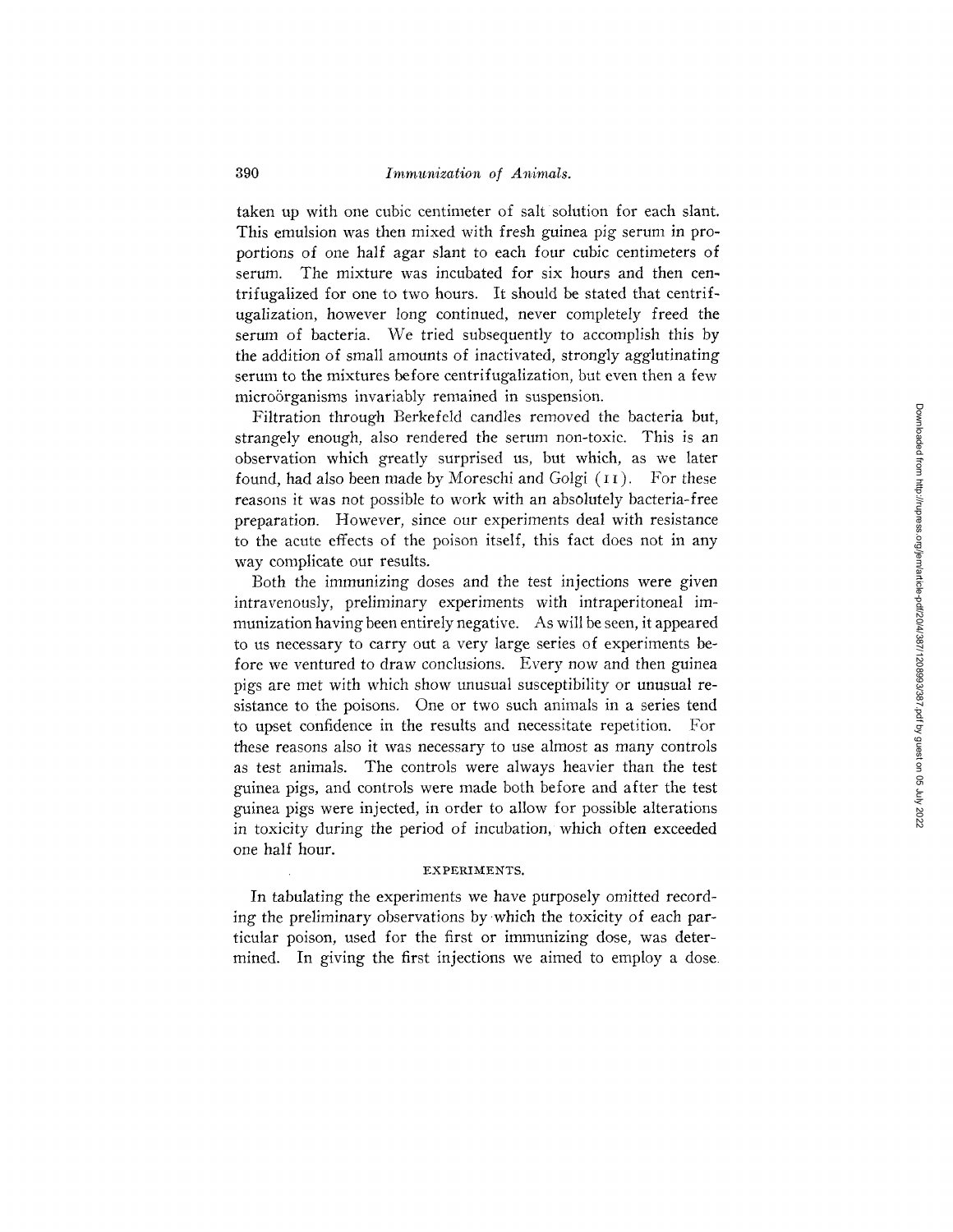# TABLE I.

# *Experiment z.*

An interval of 2 days was allowed to elapse between the first and the second injections.

| No. of animal.                | First<br>weight,<br>gm. | First dose.   | Result.        | Second<br>weight,<br>gm. | Second<br>dose. | Result.                                               |
|-------------------------------|-------------------------|---------------|----------------|--------------------------|-----------------|-------------------------------------------------------|
| I                             | 240                     | 3.0 c.c.      | Severe shock   | 235                      |                 | $3.5$ c.c. Death in $3\frac{1}{2}$ min.               |
| $\overline{a}$                | 230                     | $3.0$ c.c.    | Moderate shock | 230                      |                 | 3.5 c.c. Death in $2\frac{1}{2}$ min.                 |
|                               | 235                     | $3.0 \, C.C.$ | Moderate shock | 230                      |                 | $3.4$ c.c. Death in 4 min.                            |
|                               | 225                     | $3.25$ c.c.   | Moderate shock | 220                      |                 | $ 2.5 \text{ c.c.} $ Death in $\zeta$ min.            |
| Controls before<br>experiment |                         |               |                |                          |                 |                                                       |
|                               |                         |               |                | 240                      |                 | $ 2.5$ c.c. Severe shock.<br>-Re<br>covered.          |
| 2                             |                         |               |                | 230                      |                 | $\left 3.5 \right $ c.c. Death in 3 min.              |
| Controls after<br>experiment  |                         |               |                |                          |                 |                                                       |
| I                             |                         |               |                | 230                      |                 | $\left 3.5 \right $ c.c. Death in $3\frac{1}{3}$ min. |
| 2                             |                         |               |                | 225                      |                 | '3.5 c.c. Very severe shock.<br>Recovered.            |

In this experiment there is no evidence of increased resistance in the animals, if tested two days after the first administration of the poison.

# TABLE II.

## *Experiment 2.*

An interval of 4 days was allowed to elapse between the first and the second injections.

| No. of animal.                | First<br>weight.<br>gm. | First dose. | Result.                          | Second<br>weight,<br>gm. | Second<br>dose. | Result.                                   |
|-------------------------------|-------------------------|-------------|----------------------------------|--------------------------|-----------------|-------------------------------------------|
| I                             | 225                     | $3.25$ C.C. | Very severe<br>shock<br>Recovery | 225                      |                 | 3.5 c.c. Death in $3\frac{1}{2}$ min.     |
| 2                             | 225                     | $3.25$ c.c. | Severe shock                     | 225                      |                 | $ 3.5 \text{ c.c.} $ Death in 5 min.      |
| 3                             | 200                     | $3.25$ c.c. | Moderate shock                   | 200                      |                 | 3.5 c.c. Death in $2\frac{1}{2}$ min.     |
|                               | 200                     | $3.25$ C.C. | Severe shock                     | 200                      |                 | 2.5 c.c. Death in $2\frac{3}{4}$ min.     |
| Controls before<br>experiment |                         |             |                                  |                          |                 |                                           |
| 1                             |                         |             |                                  | 235                      |                 | 3.0 c.c. Severe shock.<br>Re-<br>covery.  |
| $\overline{2}$                |                         |             |                                  | 240                      |                 | $ 3.5$ c.c. Death in $3\frac{1}{2}$ min.  |
| Controls after<br>experiment  |                         |             |                                  |                          |                 |                                           |
| I                             |                         |             |                                  | 225                      |                 | 3.5 c.c.  Death in 4 min.                 |
| 2                             |                         |             |                                  | 100                      |                 | 3.5 c.c. Severe shock.<br>- Re<br>covery. |

Here there is no evidence of increased tolerance if reinjection is practised after an interval of 4 days,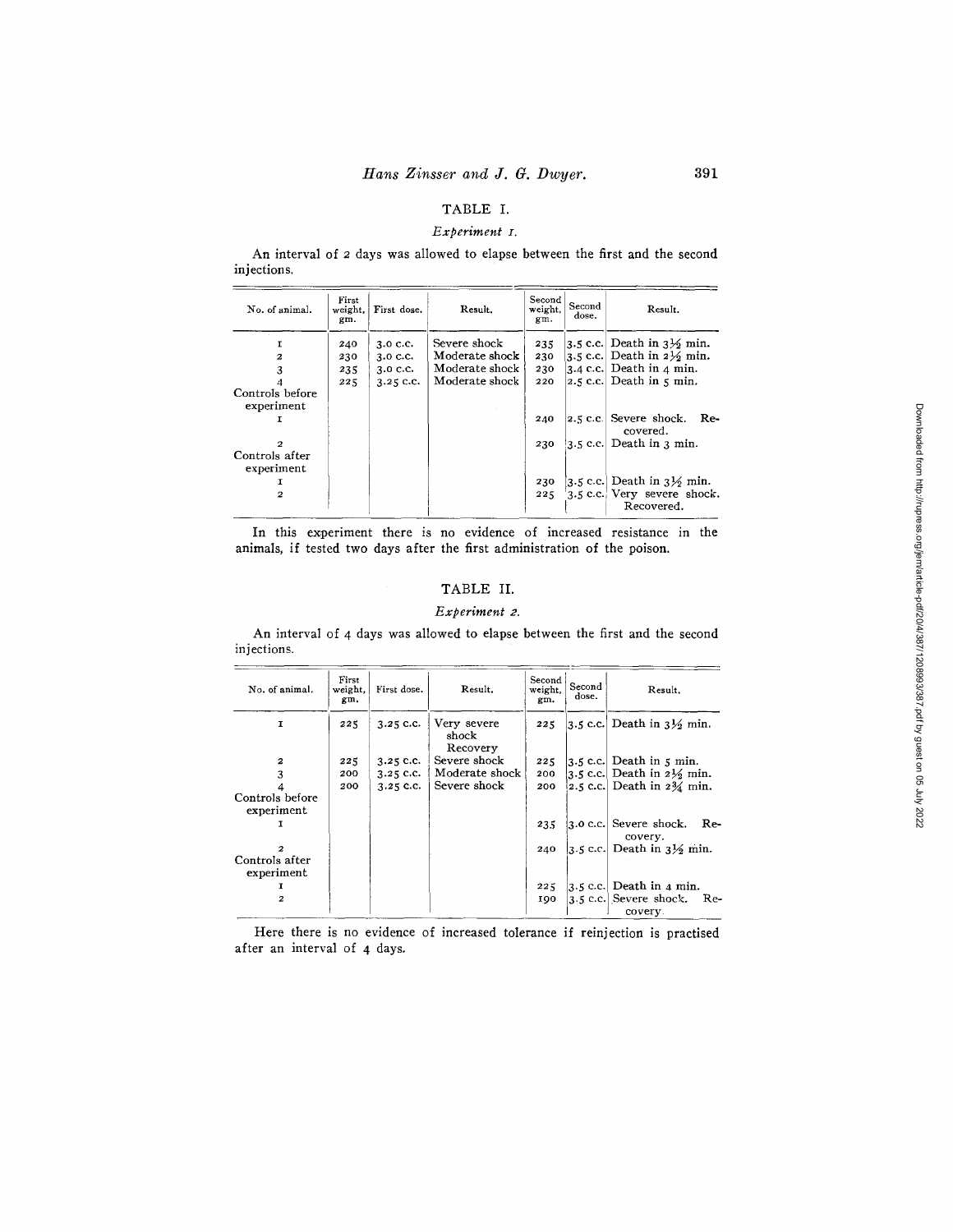# TABLE III. *Experiment 3.*

An interval of 7 days was allowed to elapse between the first and the second injections.

| No. of animal.               | First<br>weight.<br>gm. | First dose. | Result.        | Second<br>weight.<br>gm. | Second<br>dose. | Result.                                                                       |
|------------------------------|-------------------------|-------------|----------------|--------------------------|-----------------|-------------------------------------------------------------------------------|
| I                            | 195                     | 2.0 C.C.    | Severe shock   | 200                      |                 | $3.5$ c.c. $\vert$ No shock.                                                  |
| 2                            | 210                     | $2.5$ C.C.  | Severe shock   | 205                      |                 | $ 3.5 \text{ c.c.} $ No shock.                                                |
| 3                            | 210                     | $2.5$ C.C.  | Slight shock   | 185                      |                 | 3.0 c.c. Very slight shock.                                                   |
| 4                            | 205                     | 2.0 C.C.    | Slight shock   | 200                      |                 | $3.0$ c.c. No shock.                                                          |
| 5                            | 195                     | 2.0 C.C.    | Slight shock   | 195                      |                 | 3.0 c.c. Moderate shock,                                                      |
| 6<br>Controls before         | 195                     | 2.0 C.C.    | Moderate shock | 200                      |                 | Recovery.<br>$3.5$ c.c. No shock.                                             |
| experiment                   |                         |             |                | 210<br>200               |                 | 3.0 c.c. Death in $3\frac{1}{2}$ min.<br>$ 2.0 \text{ c.c.} $ Death in 5 min. |
| Controls after<br>experiment |                         |             |                |                          |                 |                                                                               |
|                              |                         |             |                | 235                      |                 | 2.5 c.c. Death in $2\frac{1}{4}$ min.                                         |
| 2                            |                         |             |                | 240                      |                 | $ 2.5 \text{ c.c.} $ Death in 4 min.                                          |

In this experiment we obtained strong evidence that after 7 days a considerable degree of tolerance to the poison was established. The poison here used was exceptionally powerful and killed the heavier controls without exception in doses of 2 to 3 c.c., whereas the test animals, all of them lighter than the controls, lived, some of them showing no shock whatever.

# TABLE IV.

## *Experiment 4.*

An interval of 14 days was allowed to elapse between the first and the second injections.

| No. of animal.                     | First<br>weight.<br>gm.  | First dose.                                          | Result.                                                      | Second<br>weight,<br>gm. | Second<br>dose. | Result.                                                                                                                |
|------------------------------------|--------------------------|------------------------------------------------------|--------------------------------------------------------------|--------------------------|-----------------|------------------------------------------------------------------------------------------------------------------------|
| I<br>2<br>3                        | 220<br>260<br>250<br>250 | $3.0$ c.c.<br>$3.5$ c.c.<br>$3.5$ c.c.<br>$3.5$ c.c. | Severe shock<br>Severe shock<br>Severe shock<br>Severe shock | 220<br>217<br>240<br>230 | $4.0$ c.c.      | $5.0$ c.c. Death in $3$ min.<br>Slight shock. Lived.<br>4.5 c.c. Slight shock. Lived.<br>4.0 c.c. Slight shock. Lived. |
| Controls before<br>experiment<br>2 |                          |                                                      |                                                              | 255<br>245<br>235        |                 | 4.0 c.c.  Death in 2 min.<br>3.0 c.c. Death in $2\frac{1}{2}$ min.<br>$ 2.5 \text{ c.c.} $ Death in 4 min.             |
| Controls after<br>experiment<br>2  |                          |                                                      |                                                              | 260<br>240               |                 | [4.0 c.c.] Death in 3 min.<br>3.0 c.c. Death in $3\frac{1}{2}$ min.                                                    |

Again we have evidence of the development of tolerance, as in the preceding experiment.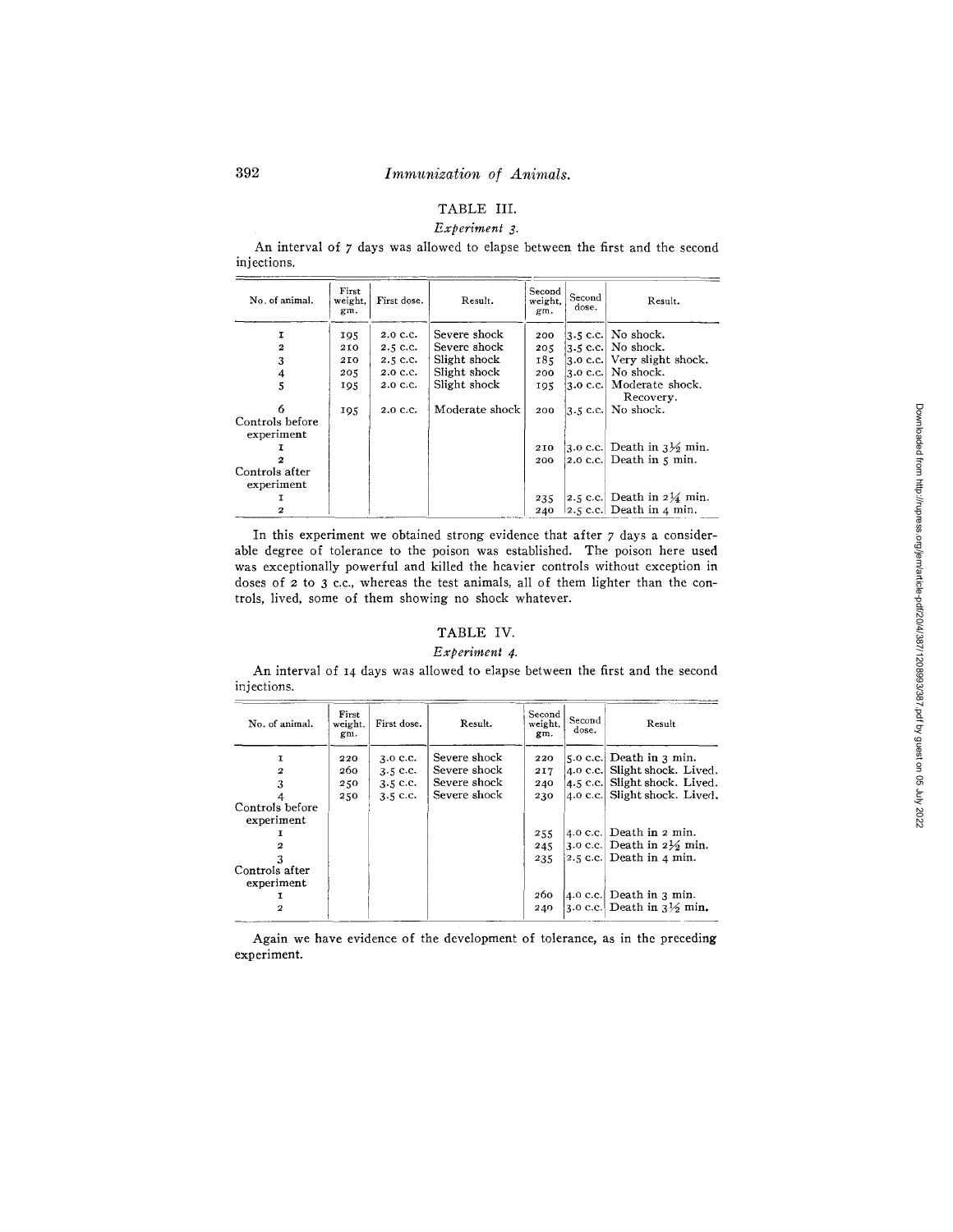which would give moderate shock without killing the guinea pig. The controls mentioned in the tables are always those carried out with the poison used for the second injection, by which the resistance of the previously injected guinea pigs was tested.

# TABLE V.

#### *Experiment 5.*

An interval of I5 days was allowed to elapse between the first and the second injections.

| No. of animal.                | First<br>weight,<br>gm. | First<br>dose. | Result.                           | Second<br>weight,<br>gm. | Second<br>dose. | Result.                               |
|-------------------------------|-------------------------|----------------|-----------------------------------|--------------------------|-----------------|---------------------------------------|
| I                             | 185                     |                | $ 2.5 \text{ c.c.} $ Severe shock |                          |                 | 4.5 c.c. Slight shock. Lived.         |
| 2                             | 220                     |                | $ 3.5$ c.c. Slight shock          |                          |                 | 4.5 c.c. No shock. Lived.             |
| 3                             | 225                     |                | 3.0 c.c.  Moderate shock          | Not                      |                 | 5.0 c.c. No shock.                    |
| 4                             | 180                     |                | 2.5 c.c. Slight shock             |                          |                 | taken for $ 4.5$ c.c. No shock.       |
| 5                             | 185                     |                | 2.5 c.c. Slight shock             | these                    |                 | 4.5 c.c. Death in 4 min.              |
| 6                             | 180.                    |                | 2.5 c.c. Slight shock             | seven                    |                 | 4.0 c.c. $\vert$ No shock.            |
|                               | 225                     |                | 4.0 c.c. Very severe<br>shock     | animals                  |                 | $5.0$ c.c. $\sqrt{N}$ shock.          |
| Controls before<br>experiment |                         |                |                                   |                          |                 |                                       |
|                               |                         |                |                                   | 195                      |                 | 3.5 c.c.  Death in 2 min.             |
|                               |                         |                |                                   | 255                      |                 | 4.0 c.c. Severe shock. Lived.         |
|                               |                         |                |                                   | 300                      |                 | 4.5 c.c. Severe shock. Lived.         |
| Controls after                |                         |                |                                   |                          |                 |                                       |
| experiment                    |                         |                |                                   |                          |                 |                                       |
|                               |                         |                |                                   | 235                      |                 | 2.5 c.c. Death in $2 \text{ min}$ .   |
| 5                             |                         |                |                                   | 240                      |                 | 2.5 c.c. Death in $2\frac{1}{2}$ min. |
|                               |                         |                |                                   | 240                      |                 | 2.5 c.c. Death in $3\frac{1}{2}$ min. |
| 7                             |                         |                |                                   | 210                      |                 | 2.5 c.c. Death in 3 min.              |

This experiment, while supplying strong evidence in favor of the development of tolerance, illustrates most clearly the irregularity occasionally encountered in the reactions of normal guinea pigs. Note how five of the seven controls died of relatively small doses, in acute shock, whereas two slightly heavier animals, after severe shock, survived larger amounts. It is to be noted in this connection that small differences of weight often mean considerable differences of resistance, indicating probably that the younger guinea pigs are much more susceptible than the older ones, the difference being greater than could be accounted for by mere difference in weight.

The preceding protocols (tables I to V) sufficiently illustrate the methods by which our experiments were done. A complete tabulation of all our experiments, which include over seventy test animals and sixty controls, would needlessly lengthen our paper without materially adding to clearness. For this reason we will briefly summarize the results in tables VI and VII, adding explanatory re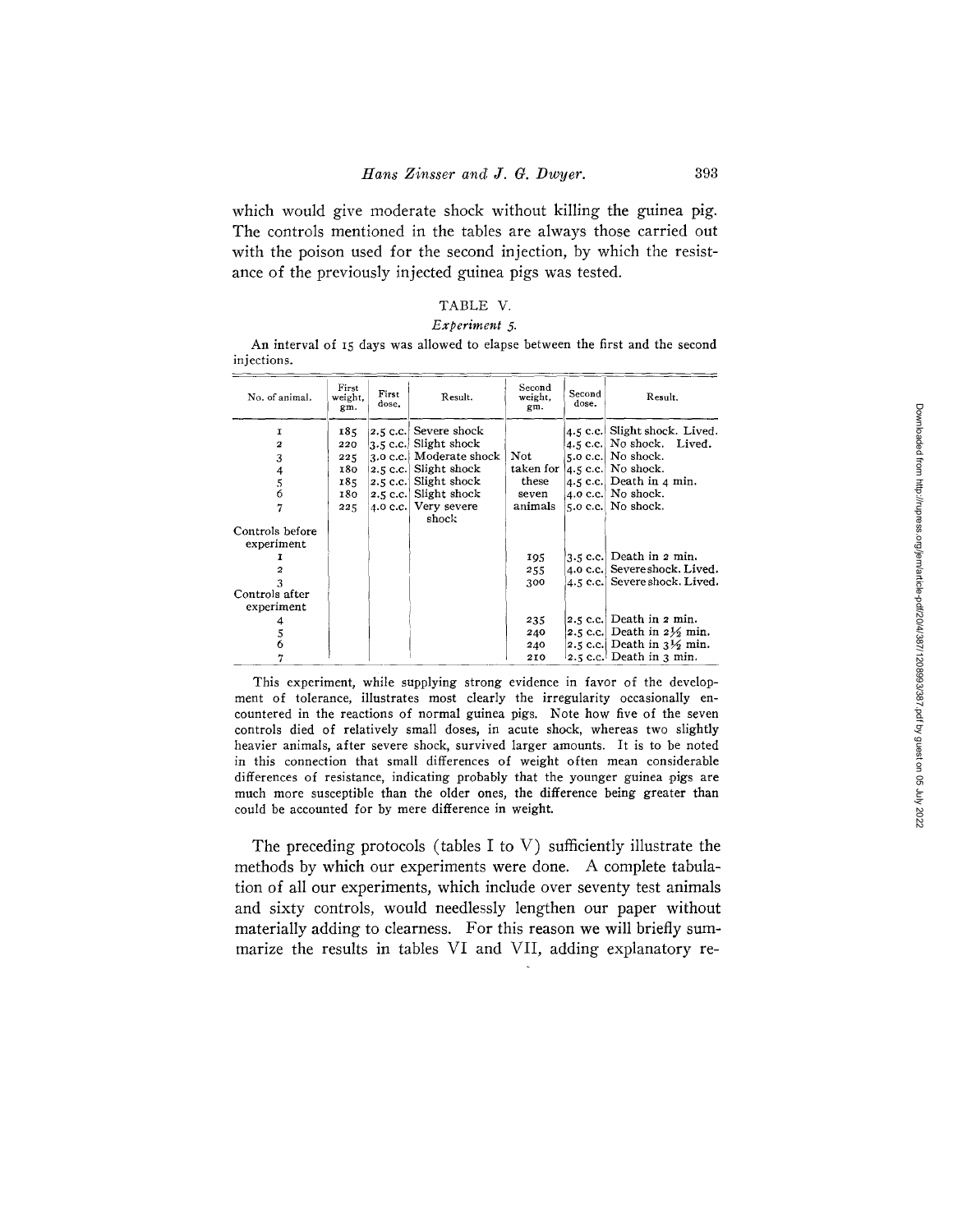marks since it was not possible to include the weights of the individual animals and the dosage employed.

TABLE VI. *Resistance to the Poison of Animals Which Had Received One Previous Injection.* 

|                                                 | Second injection, after 2 to 5 days. | Controls.             |                           |  |  |  |
|-------------------------------------------------|--------------------------------------|-----------------------|---------------------------|--|--|--|
| Total No. of animals. No. of animals surviving. |                                      | Total No. of animals. | No. of animals surviving. |  |  |  |
| T <sub>2</sub>                                  |                                      | 12                    |                           |  |  |  |

The dosage here was practically the same. The weight of the control animals averaged from IO to 15 gin. more than that of the test animals at the second inj ection.

The results if analyzed in the individual experiments show that before the fifth day, as a rule, the guinea pig is not only more resistant or tolerant to the poison, but is still suffering from the effects of the first injection and rendered thereby even less resistant than normally.

TABLE VII.

|                          | Second injection, after 7 to 60 days. | Controls.                |                              |  |
|--------------------------|---------------------------------------|--------------------------|------------------------------|--|
| Total No. of<br>animals. | No. of animals<br>surviving.          | Total No. of<br>animals. | No. of animals<br>surviving. |  |
| 45                       | 24                                    |                          |                              |  |

The dosage here was often one and one half to twice as high in the test animals as in the controls. The controls in the individual experiments were always heavier than the test animals.

There can be no question, in these experiments, that a definite degree of increased resistance is present in the animals between the seventh and the sixtieth days. It should be noted that, in analyzing the individual protocols, the most uniformly positive results were obtained between the seventh and the fifteenth days.

We have records of a few animals in which the interval between the immunizing and the first injection exceeded sixty days, but in none of these has there been as consistent or reliable evidence of acquired tolerance as in the cases recorded above, in which the intervals were shorter.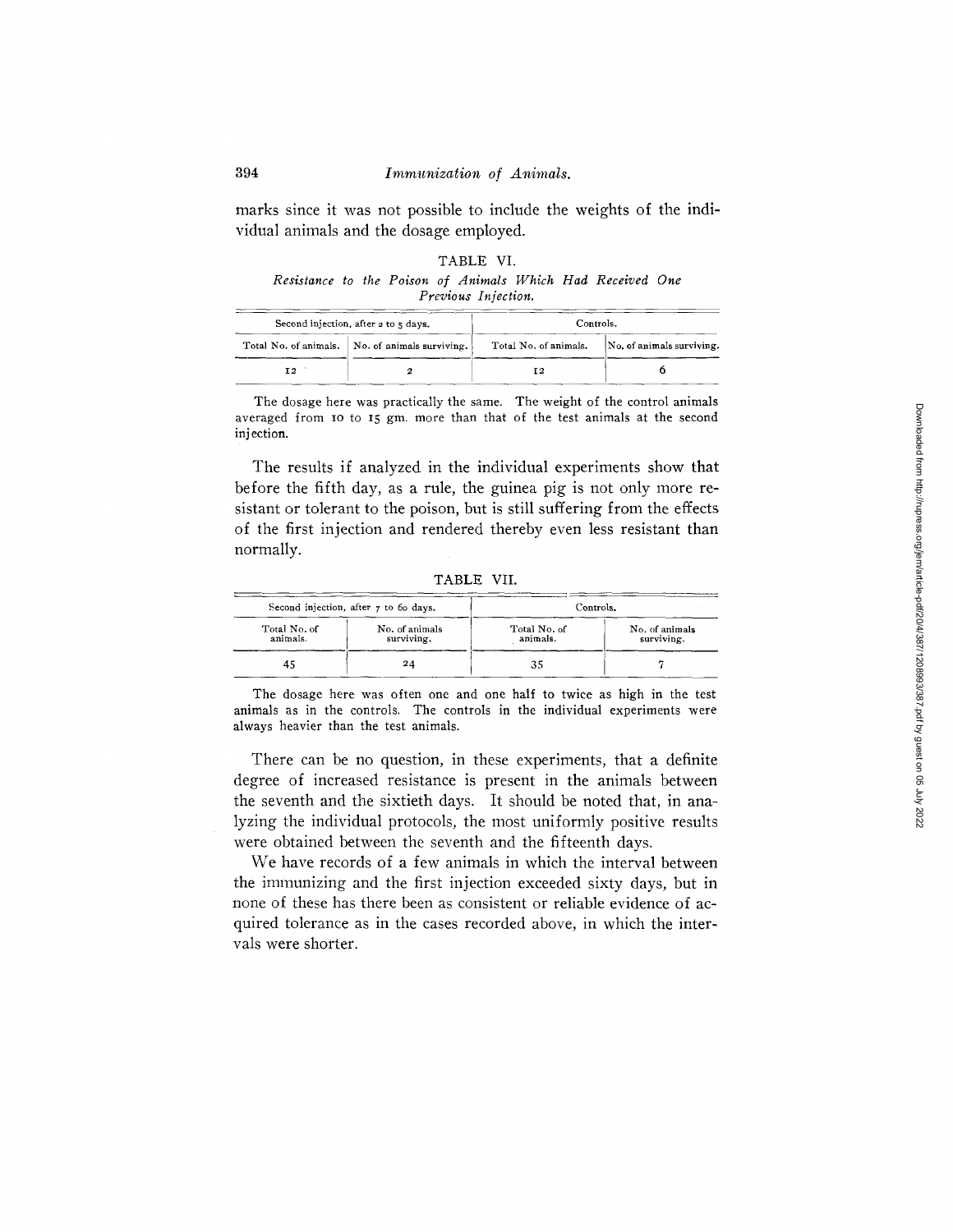### SUMMARY.

Our experiments have shown definitely that guinea pigs, once injected with sublethal doses of bacterial proteotoxins (anaphylatoxins), acquire distinct tolerance to these poisons. The degree to which such resistance or tolerance is developed is never very high, in no case in our experiments exceeding the ability to withstand one and one half to twice the fatal dose of the poisons. During the three or four days immediately following the first injection the animals appear to be slightly less resistant than are normal controls, this depending probably upon the injury done by the administered poison. Tolerance begins to be evident after from four to seven days, seems to be most highly developed in about two weeks, but lasts in a diminishing degree for at least as long as sixty days.

Our experience, in this respect, with the poisons resulting from the contact of active serum and bacteria is similar to that of Vaughan with the toxic protein split products obtained by chemical methods.

The development of increased resistance definitely established, the questions immediately arise:  $(I)$  Is this tolerance specific? And (2) can it be passively transferred, with the serum, to a normal animal? We have begun to seek answers for these problems but as yet our data are too meager to permit definite conclusions.

The significance of the existence of higher resistance in animals treated with proteotoxins is far reaching both in connection with anaphylaxis and with immunity in general. We are not inclined to attribute to it as predominant a part in anti-anaphylaxis as is assigned to it by Bessau. For, in the first place, tolerance to the poisons is never developed to a very high degree, and, moreover, it does not become evident until three or four days after the first injection, while anti-anaphylaxis develops almost immediately after shock. However, there seems to us to be strong presumptive evidence that such tolerance to the poisons may play an important and, possibly, a non-specific part in anti-anaphylaxis, the chief underlying and specific cause of this phenomenon being the exhaustion of antibodies, or desensitization in the sense of Besredka.

The relation of such tolerance to the resistance of the animal to bacterial infection is, of course, obvious if we accept the possibility